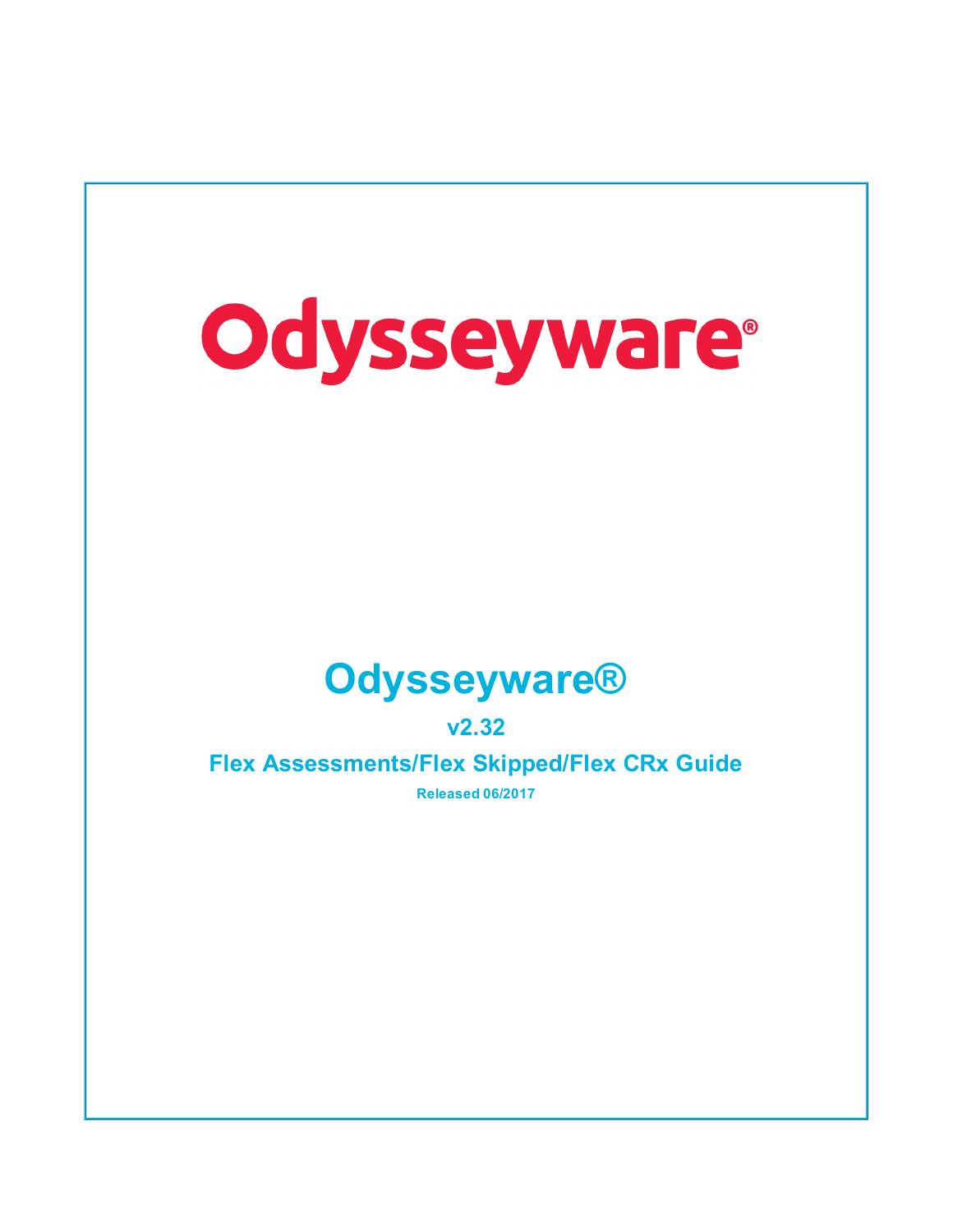### **Odysseyware® v2.32 Flex Assessments/Flex Skipped/Flex CRx Guide**

#### **Released 06/2017**

©2017 Odysseyware®, a division of Glynlyon, Inc. All rights reserved.

Confidential and proprietary. This document contains information that shall not be disclosed to third parties without written consent. This document shall not be duplicated, used or disclosed, in whole or in part, for any purpose other than to evaluate the information herein.

#### **Other trademarks notice and attribution**

Ownership of other trademarks used in this documentation set are as follows:

- Excel is a registered trademark of Microsoft Corporation.
- AZURE and Office 365 are trademarks of Microsoft Corporation.
- iPad is a registered trademark of Apple Inc.
- Firefox is a registered trademark of the Mozilla Foundation.
- Chrome is a trademark of Google Inc.

#### Odysseyware®

300 N. McKemy Avenue

Chandler, AZ 85226

#### **Helpful resources**

#### **Technical Support**

**Phone** - Toll Free: 877.251.6662

**Days/Time** - Monday - Friday 7 am - 11 pm (CT) and Saturday - Sunday 1 pm - 7pm (CT)

**Go to:** <http://www.odysseyware.com/support>

**Email:** [support@odysseyware.com](mailto:support@odysseyware.com)

#### **Odysseyware Knowledgebase**

<sup>l</sup> Go directly to the Odysseyware Training Resources **Knowledgebase** page at: [https://www.odysseyware.com/training](https://www.odysseyware.com/training-resources)[resources](https://www.odysseyware.com/training-resources). The **Knowledgebase** page has a Search feature where you type a keyword to access resources containing that keyword. Or, use the top navigation bar tabs to access user guides, videos, and other helpful resources related to the selected tab.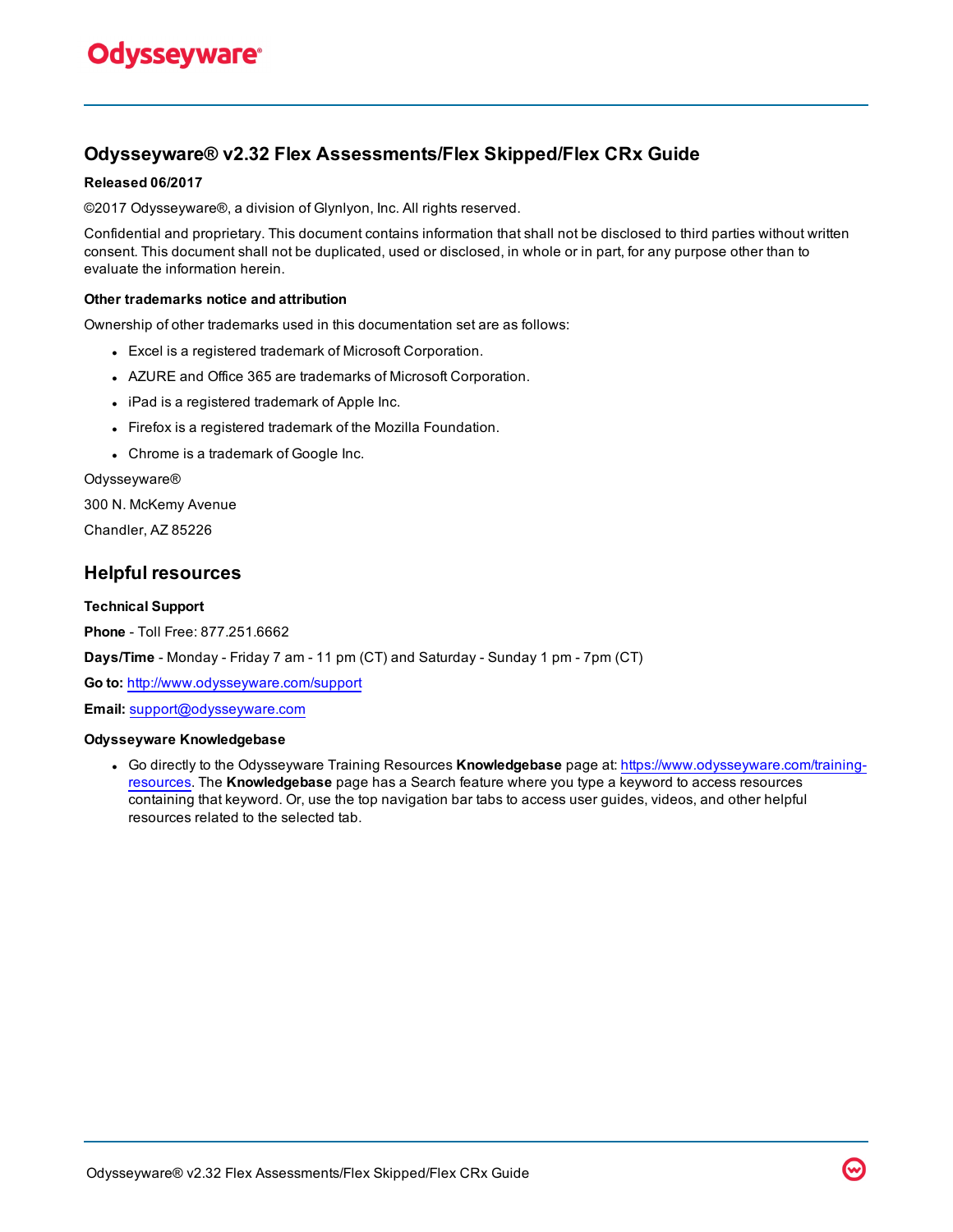# Flex Assessments, Flex CRx and Flex Skipped

Odysseyware® has several course and enrollment options which allow you to truly customize courses covering only the material your student needs to learn and tests them accordingly. You can easily create these custom courses where the quizzes and tests address only the material covered by using content from standard courses or by building the courses with your custom assignments.

## **Flex Assessments setting**

**Flex Assessments** is a setting for *courses*. When a course has the Flex Assessments setting enabled, tests and quizzes are automatically created based on the lessons you choose to add to a custom course you create. This means courses are tailored to meet the needs of your students.

When you create a custom course, whether by creating one with custom units and assignments or by creating one from a copied standard course, quizzes and tests are automatically created to cover only the material in lessons included in the course. These quizzes and tests are created by the Odysseyware system using existing content questions. You can change the name of existing quizzes and/or tests; even add extra quizzes and tests in your custom course. You can also change the scope of a test. For example, you copy a standard Flex course and then remove a unit. The tests and quizzes that follow (come after) the removed unit automatically adjust so that the questions associated with the removed unit are also removed.

These examples show how to enable the Flex Assessments setting when creating a new custom course and when copying an existing course to create a new custom course.

| Create your course                                                                                                                                                                                                    | $\boldsymbol{\varkappa}$ | Copy this course                                                                                                                                                                                                | $\mathbbm{R}$ |
|-----------------------------------------------------------------------------------------------------------------------------------------------------------------------------------------------------------------------|--------------------------|-----------------------------------------------------------------------------------------------------------------------------------------------------------------------------------------------------------------|---------------|
| Course Name<br>Subject<br>Allow other<br><b>No</b><br>Yes<br>teachers to edit?<br>Enable Flex <sup>@</sup><br>Yes<br>No <sup>1</sup><br>*Flex must be selected here to be enabled for this course<br>Create<br>Cancel |                          | Course Name:<br>Copy of Career Explorations 1<br>Subject:<br>Career and Technical Education<br>Allow other<br>No Yes<br>teachers to edit?<br>Course Version:<br>Published V<br>No Yes<br>Enable Flex:<br>Cancel | Copy          |

**Important** You must select **Yes** for the **Enable Flex** setting on the **Create your course** page or the **Copy this course** page. You cannot select it in the **Course Details** box on the **Custom Course** tab. If you see *Flex Disabled* in the **Course Details**, the course does not have Flex Assessments enabled.

### **How to tell if a course has the Flex Assessments setting**

 $\boldsymbol{\omega}$ 

Not all courses are capable of adjusting, so are not available for use with Flex Assessments. There are several ways to see if a course is a "Flex-ible" course.

<sup>l</sup> Click the **Courses** tab. Courses that have the Flex Assessments setting enabled display the *FLEX* indicator in the **Information** column as shown in this example.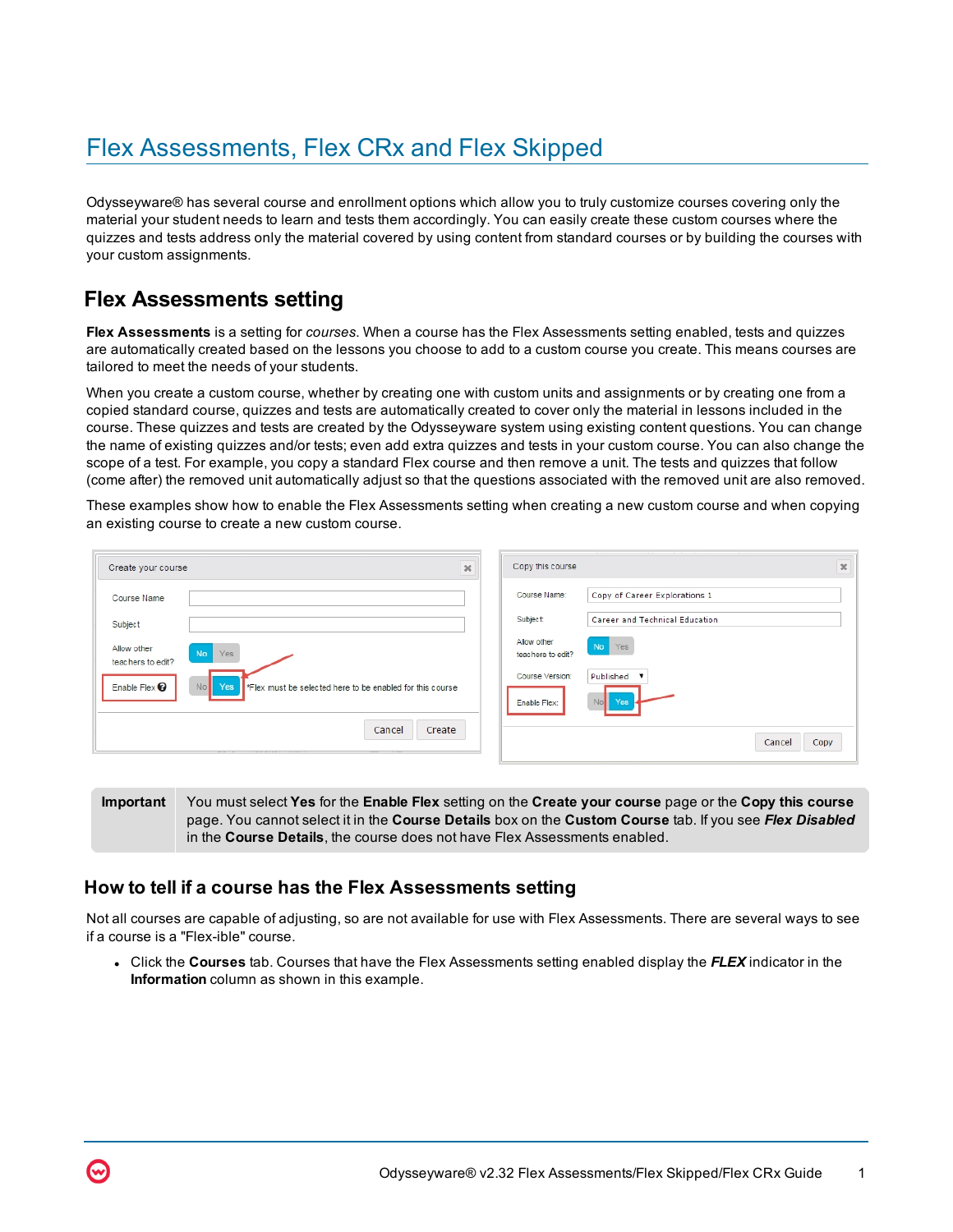#### Flex Assessments, Flex CRx and Flex Skipped

| Courses                                                                                                                                                                                                                                                                            | <b>Custom Assignments</b> |                     |                        |                          |                           |
|------------------------------------------------------------------------------------------------------------------------------------------------------------------------------------------------------------------------------------------------------------------------------------|---------------------------|---------------------|------------------------|--------------------------|---------------------------|
| Search                                                                                                                                                                                                                                                                             |                           | All<br>All Standard | Custom                 | My Courses               | Archived<br>Create Course |
| Subject $\triangleq$                                                                                                                                                                                                                                                               | Course                    | Author              | Information            | Enrollable               | <b>Actions</b>            |
| math                                                                                                                                                                                                                                                                               |                           | Search by last name |                        |                          |                           |
| Mathematics                                                                                                                                                                                                                                                                        | Algebra I                 | N/A                 | E)<br>₽<br><b>FLEX</b> | $\overline{\mathscr{L}}$ | 47<br>$\circledcirc$      |
| Mathematics                                                                                                                                                                                                                                                                        | Algebra I CCSS            | N/A                 | E)<br>₽<br><b>FLEX</b> | $\blacktriangledown$     | 47<br>$\circledcirc$      |
| Mathematics                                                                                                                                                                                                                                                                        | Algebra II                | N/A                 | E)<br>₽<br><b>FLEX</b> | $\blacktriangledown$     | ඇ<br>$\circledcirc$       |
| <b>Mathematics</b>                                                                                                                                                                                                                                                                 | Algebra II CCSS           | N/A                 | E)<br>₽<br><b>FLEX</b> | $\overline{\mathscr{L}}$ | ఆ<br>$\circledcirc$       |
| Mathematics<br><b>Salara Santon Street</b><br><b>The Contract of Contract of The Contract of The Contract of The Contract of The Contract of The Contract of The Contract of The Contract of The Contract of The Contract of The Contract of The Contract of The Contract of T</b> | Algebra I CustomA         | Lear, Shanda<br>. . | ☞<br>А                 | $\Box$                   | 47<br>T.<br>◉<br>P        |

• When you are in the process of creating a custom course with Flex Assessments, whether you have created a course with custom units and assignments or copied a course, once you have enabled Flex Assessments, an **Assessment** button is added on the **Assignments** toolbar in the **Create Your Course** structure as shown in this example.

| <b>Create Your Course</b>                                                |    |  |
|--------------------------------------------------------------------------|----|--|
| ⊕<br>Test                                                                | S. |  |
| 0<br>AT<br>Alternate Test<br>۰                                           |    |  |
| R<br>Glossary and Credits<br>d.                                          | ❸  |  |
| <b>Assignments</b><br>Q Search<br><b>O</b> Custom<br><b>O</b> Assessment |    |  |
|                                                                          |    |  |

<sup>l</sup> Additionally, when you are using the **Explore** page to navigate and search curriculum, once you navigate past the **Subjects** list, you see the courses list for the subject. If a course has Flex Assessments, the *Flex* indicator appears as shown in this example.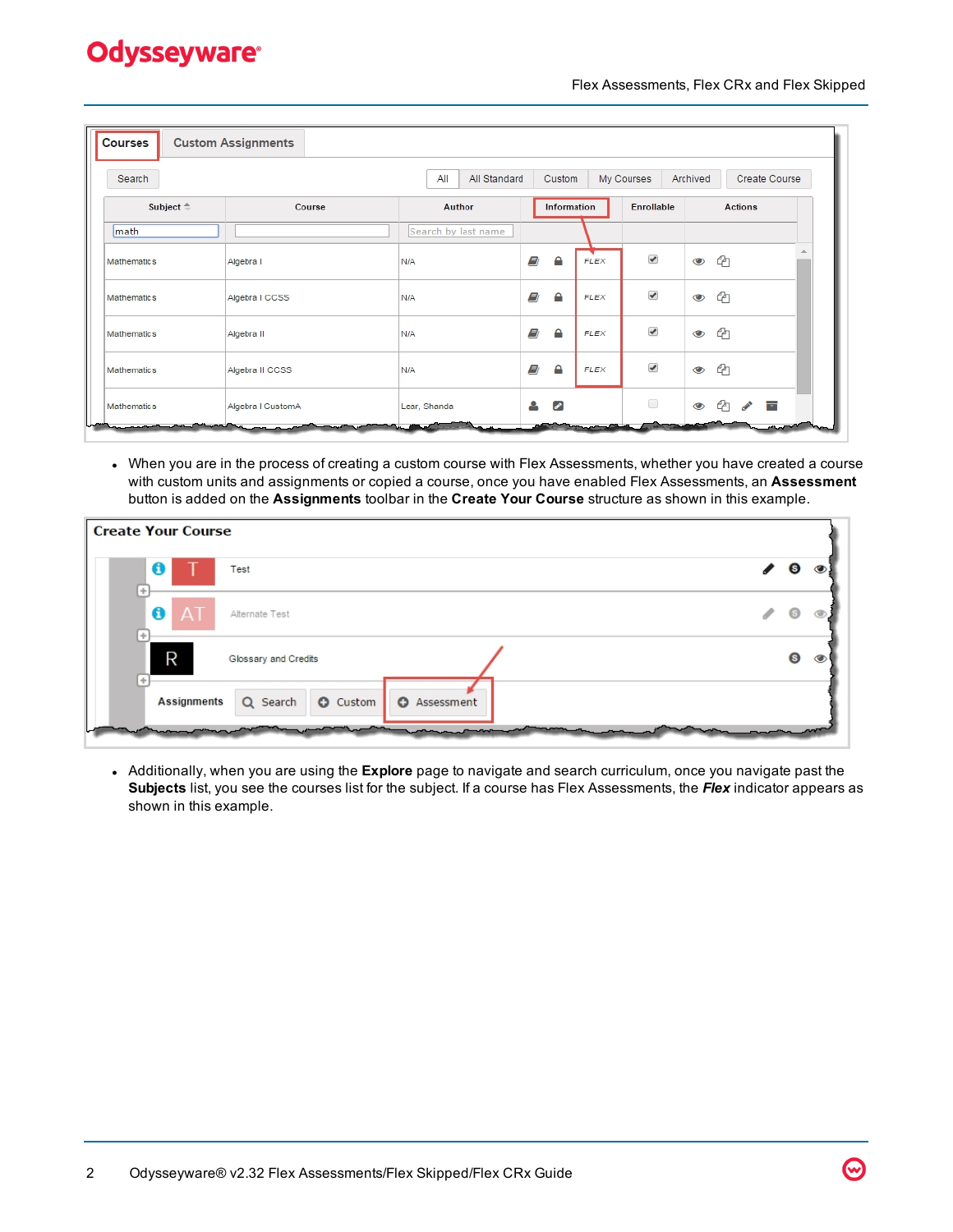| Curriculum           | Custom<br><b>Topic</b><br><b>Standards</b> |                |
|----------------------|--------------------------------------------|----------------|
| Q<br>Ξ               | <b>Explore</b><br>IN                       | ★              |
| <b>3</b> Mathematics |                                            |                |
| Course               | Advanced Algebra                           | $H$ FLEX<br> → |
| Course               | Algebra I                                  | Ð<br>FLEX      |
| Course               | Algebra I CCSS                             | FLEX<br>Э      |
| Course               | Algebra II                                 | FLEX<br>Đ      |
| Course               | Algebra II CCSS                            | Ð<br>FLEX      |
| Course               | Analytic Geometry                          | FLEX<br>Ð      |
| Course               | Consumer Math                              | FLEX<br>Ð      |
| Course               | Coordinate Algebra                         | Ð<br>FLEX      |
| Course               | Geometry                                   | E<br>FI FX     |

### **Flex CRx and Flex Skipped settings**

Flex CRx and Flex Skipped settings are *student-level* and *enrollment-level* grading and pacing settings.

- **Flex CRx** allows you to create a course enrollment in CRx mode so that when a student does not achieve the CRx Pass Threshold on a unit pre-test, they are assigned only the lessons in the unit associated with the missed questions on the pre-test. Flex CRx only works with Flex Assessments courses and only works in CRx mode.
- <sup>l</sup> **Flex Skipped** allows you to skip an assignment in a course and have the quizzes and tests automatically adapt to match only the material covered. Questions associated to the lessons you skipped cannot be answered by the student. They are grayed-out and have a status of Skipped. These questions are not included when calculating student grades. Flex Skipped only works with Flex Assessments courses. For an enrollment in CRx mode, this setting only works for quizzes.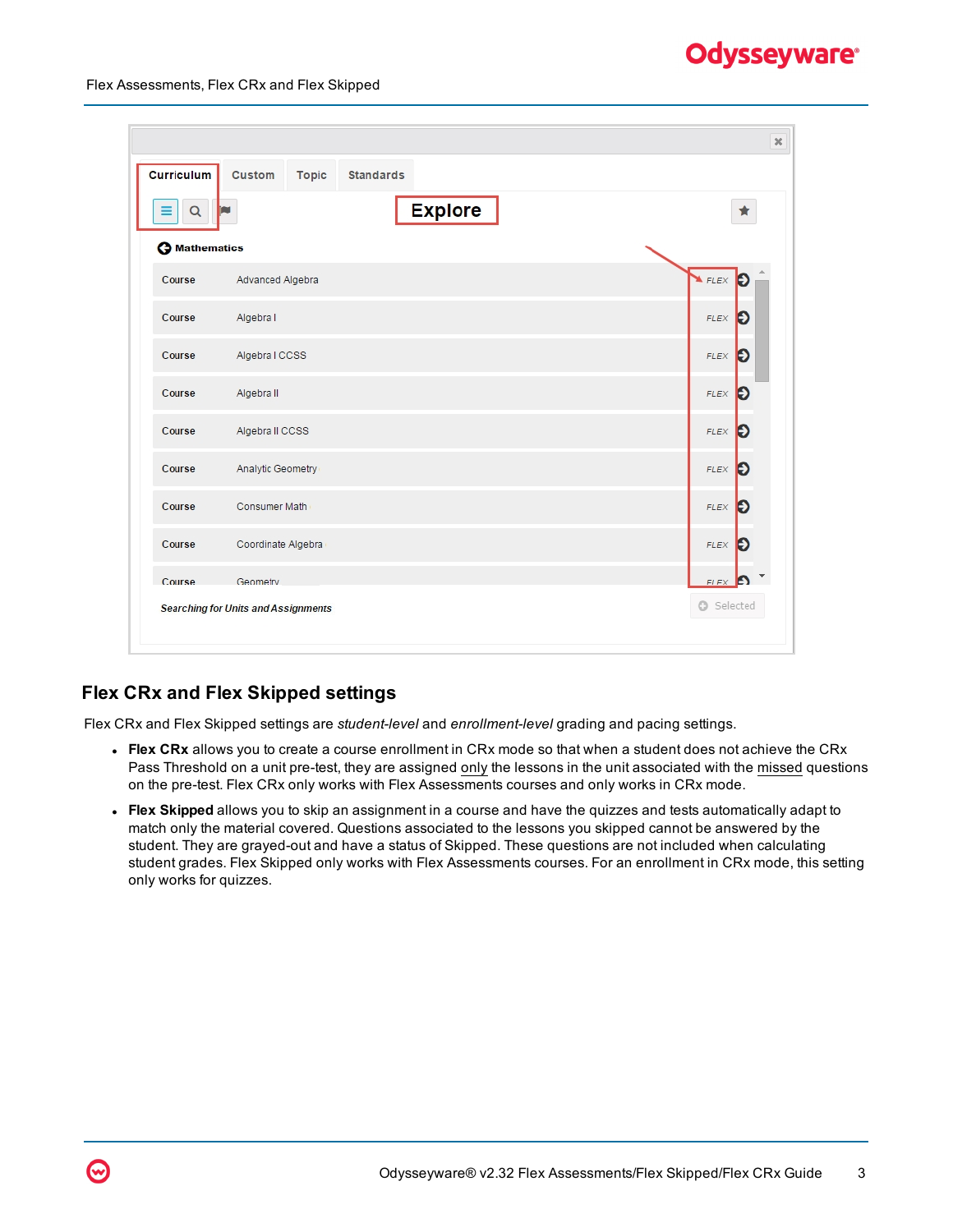|                     | Flex Student-level grading and<br>pacing settings.                                                                                                                                                                                                                            |
|---------------------|-------------------------------------------------------------------------------------------------------------------------------------------------------------------------------------------------------------------------------------------------------------------------------|
| Flex CRx            | $\checkmark$                                                                                                                                                                                                                                                                  |
|                     | Flex CRx will only assign lessons for incorrect<br>questions when a CRx pre-test is failed. This<br>feature also uses Flex Skipped to skip quiz<br>questions for skipped lessons.<br>This feature only works for courses with Flex<br>Assessments and only works in CRx mode. |
| <b>Flex Skipped</b> | $\checkmark$                                                                                                                                                                                                                                                                  |
|                     | Flex Assessments will skip questions for skipped<br>lessons                                                                                                                                                                                                                   |
|                     | This feature only works for courses with Flex                                                                                                                                                                                                                                 |
|                     | Assessments. For an enrollment in CRx mode<br>this feature will only work for quizzes.                                                                                                                                                                                        |

| Flex Enrollment-level grading<br>and pacing settings. |  |  |
|-------------------------------------------------------|--|--|
| Flex                                                  |  |  |
| $\sqrt{CRx}$                                          |  |  |
| Skipped                                               |  |  |

### **Enable Flex Skipped and Flex CRx enrollment settings**

The CRx Pass Threshold, Flex CRx and Flex Skipped settings start at the *school level*. The school Administrator uses the **School Settings > Grading, Pacing, & Assessments** tab to set the CRx Pass Threshold and enables Flex Skipped and Flex CRx settings for the school. If the school Flex CRx and Flex Skipped settings *are disabled*, then on the student's profile, the Flex CRx and Flex Skipped settings are also disabled UNLESS the teacher or admin creating or editing the student profile has the "Change Grading, Pacing, and Assessments" permission enabled for their user profile (example A) AND the "Personalize Grading and Pacing" permission is enabled for the student (example B).

| Change Grading, Pacing, and           | Allow teachers to change assignment type grade weights, |
|---------------------------------------|---------------------------------------------------------|
| <b>Assessments</b>                    | pass thresholds and to monitor assessments.             |
| <b>Personalize Grading and Pacing</b> |                                                         |

When the Flex CRx and Flex Skipped settings are personalized at the student level, any enrollments created for that student automatically inherit the student's personalized settings. However, now you can personalize those settings (including the CRx Pass Threshold) at the enrollment level (if not personalized at the student level) if you have the "Change Grading, Pacing, and Assessments" permission and you click **Yes** to "Personalize Grading and Pacing" as shown in example C.